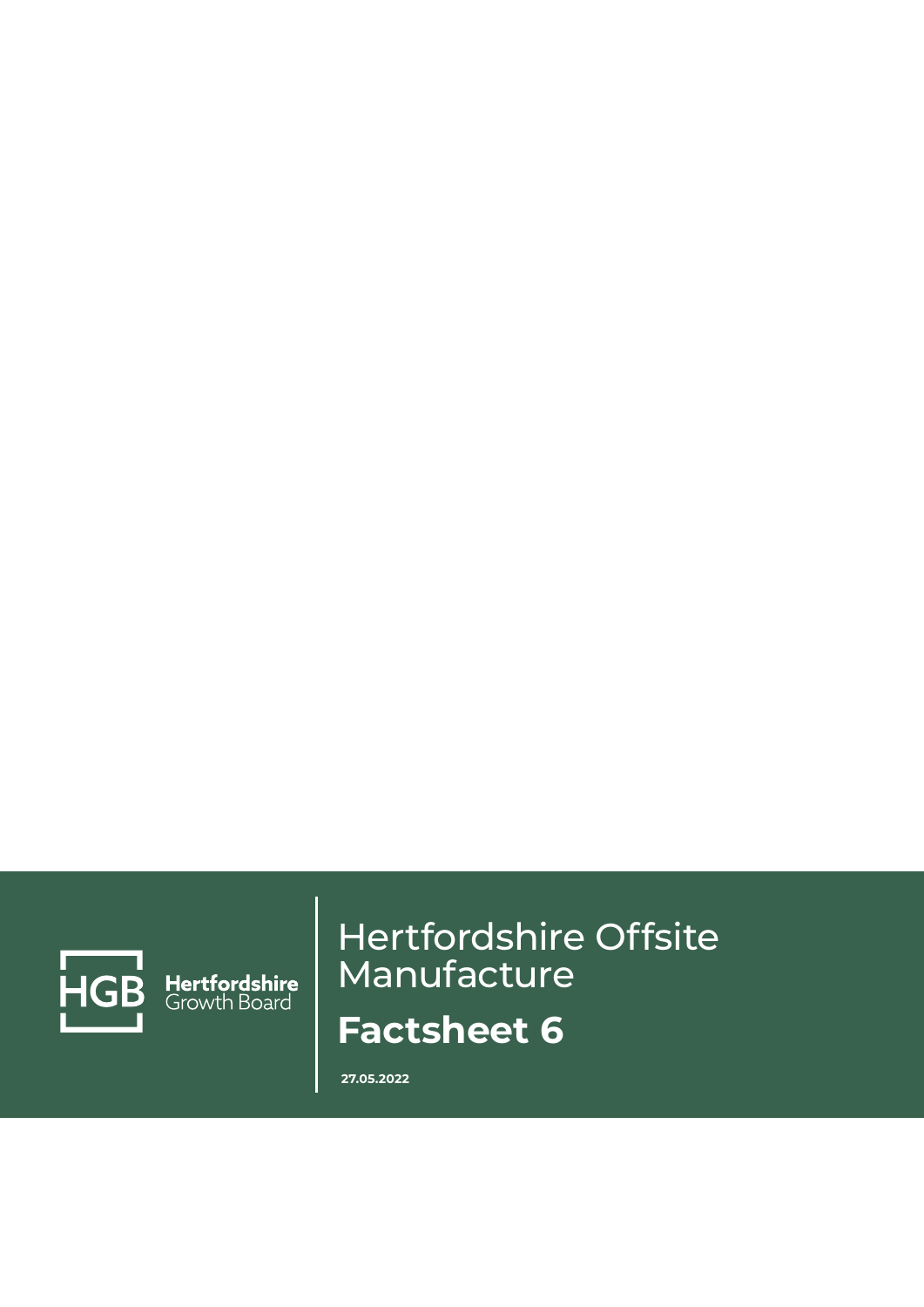# **Factsheet 6: Why CHIC?**

The Hertfordshire OSM consortium has partnered with an established procurement consortium to facilitate members in accessing a compliant route to market should they wish to utilise it. The framework is the Communities and Housing Investment Consortium (CHIC).

CHIC is a member owned procurement and asset management consortium providing compliant procurement solutions, contract and commercial management support and added social value. CHIC has over 150 members including 39 local authority members.

CHIC's legal advisors, providing members with reassurance regarding the structure of the frameworks and the framework contracts are sector leading solicitors Trowers and Hamlins.

### **Why CHIC?**

CHIC offers a comprehensive suite of PCR2015 compliant contracts and frameworks which is continually evolving. As our membership has progressively grown, so has the need for a more diverse suite of options to meet project requirements.

#### **Who are CHIC?**

CHIC is a not-for-profit consortium of affordable housing landlords, saving its members money through collaborative procurement. It has grown from 7 founding members to 148, who own more than £1.7 million homes across the Midlands, South and South Wales. CHIC is governed by a Board of Directors drawn from its members. It is free to join and open to any housing association, public sector body or charity. Members can use as few or as many of our services as they choose. Focussing on the provision of development, regeneration, asset management, repairs & maintenance services and materials supply, CHIC has built a comprehensive range of Public Contract Regulations (PCR) compliant contracts, frameworks and most recently introduced PCR compliant Dynamic Purchasing solutions to our members.

CHIC services fall under nine categories: External links:

CHIC

- Newbuild Development (BuildSmart) – access to contractors and consultants for all newbuild projects, including MMC and turnkey.
- Dynamic Purchasing System (DPS) enabling members to run a PCR2015 compliant tender at any stage of the development process.
- Materials and Merchants
- Decarbonisation and Renewables
- Building Safety and Compliance
- Capital and Planned Investment
- Professional Services
- Technology Solutions
- Facilities Management

#### **What is BuildSmart?**

BuildSmart offers CHIC's members the opportunity to secure efficiencies in the development process.

We do this by:

- Consortium level collaboration
- Aggregated volume
- Standardisation of core products/ design
- Supply chain engagement
- Utilisation of a proven materials supply chain
- Embracing modern methods of construction

With more than 100 years of production experience, BuildSmart's offsite manufacturers bring competitively priced, proven long-term manufacturing capability to consortia members.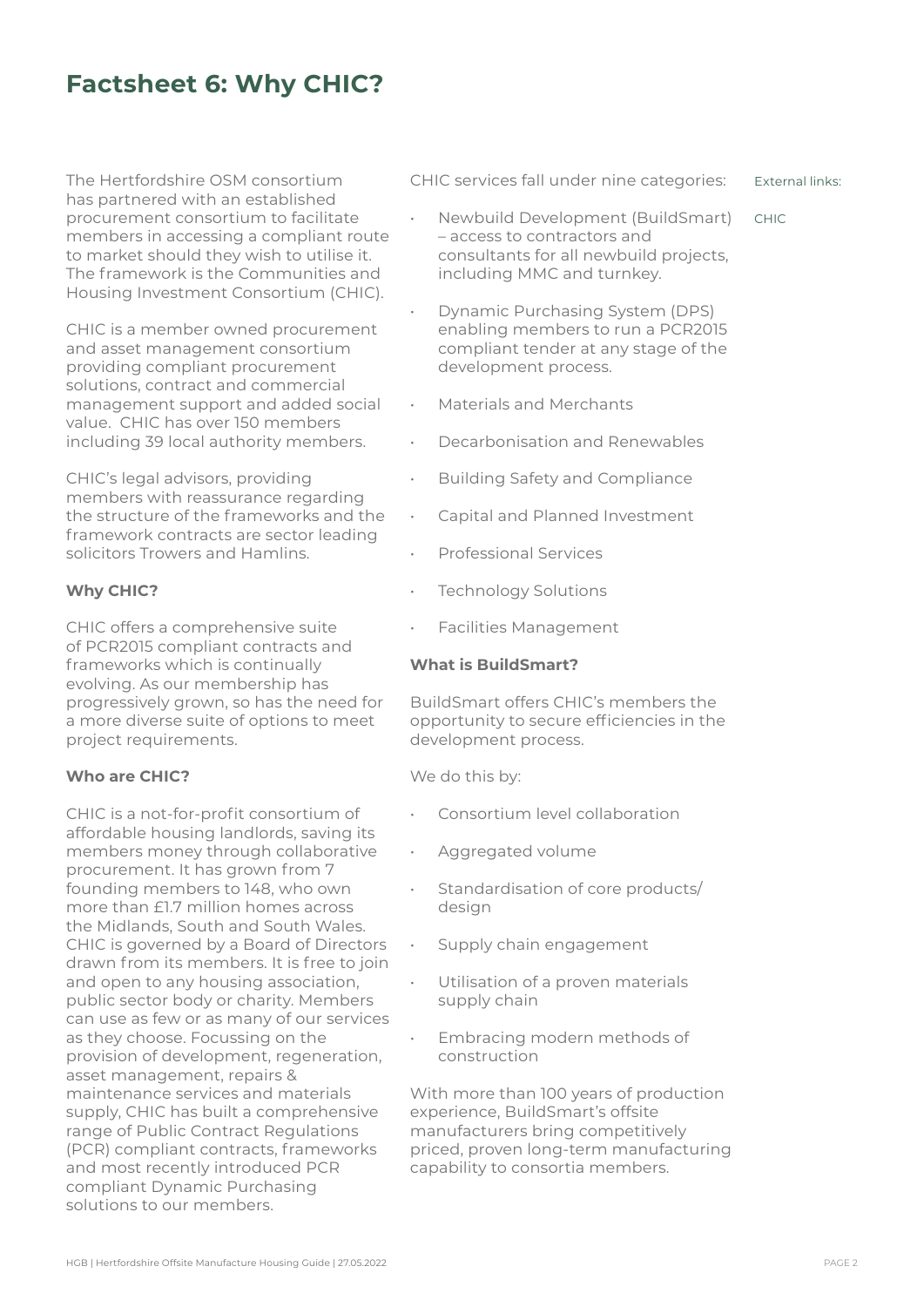## **Factsheet 6: Why CHIC?**

BuildSmart offers Public Contract Regulations (PCR) compliant contracts and frameworks for modular, advanced timber frame and if those approaches are not appropriate, traditionally constructed homes. Standard designs and documentation work with the proven materials supply chain, to drive down the cost of new homes whilst improving the speed of delivery and quality standards at handover. Bespoke designs can also be delivered.

This approach drives continuous improvement and is good for the environment, creating low-carbon homes and reducing waste in the production process. BuildSmart also addresses construction industry skills shortages by moving more housing production into a controlled, efficient manufacturing environment. This helps to reduce defects too.

#### **Offsite manufacturing (OSM)**

CHIC has procured contracts with a number of OSM providers to offer members low cost options to quicker and environmentally friendly building solutions. BuildSmart offers a compliant collaborative procurement solution, using common supply chain, standard house type designs and coordinated material supplies. Members can directly access any of our long term contracts, which all provide procurement compliance.

What BuildSmart offers:

- Fully managed, PCR compliant turnkey solution
- Unique fully factory-finished volumetric homes
- Advanced Timber frame solutions
- Standardised house types based on efficient module sizes
- Flexibility allows bespoke designs
- Quality-controlled processes and documentation
- Superior fabric performance and inherent high quality
- Predictability of time/cost/quality
- Access to CHIC materials and market knowledge
- Transparent costing matrix types and options
- Reduced fuel costs for occupiers
- Reduced waste in the production of new homes
- Addresses skills shortages in the construction industry through factory manufacture.